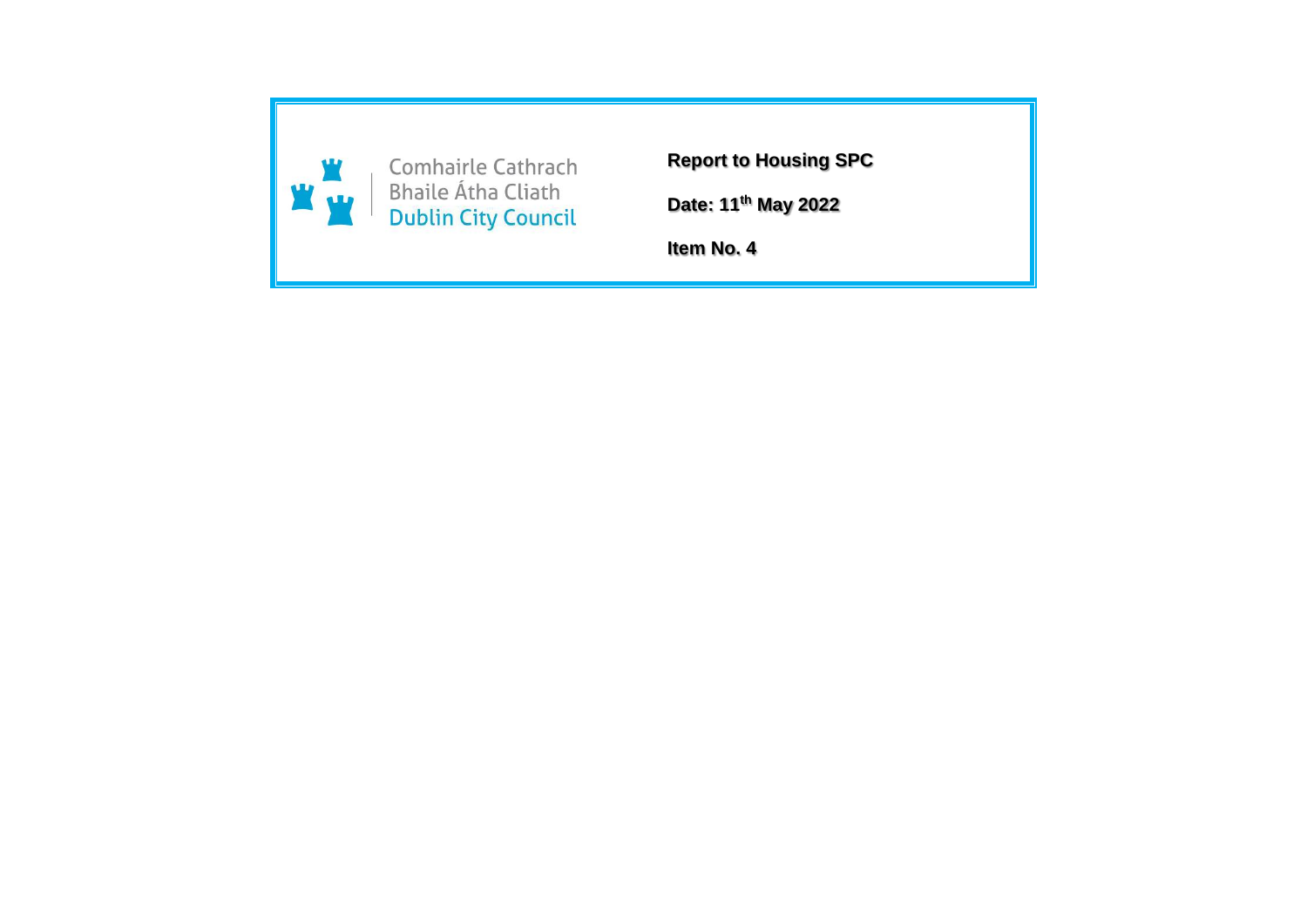## **19TH OCTOBER, 2021 - MS TEAMS MEETING**

| Attendees:                                                           | <b>Apologies:</b>                                             |
|----------------------------------------------------------------------|---------------------------------------------------------------|
| Alice Simington (AS): SEO, Dublin City Council                       | Tom Gifford (TG): Hail                                        |
| Jean Coleman (JC): Irish Wheelchair Association (IWA)                | Sandra Keenan: St. Margaret's                                 |
| Eire McNamee (EMcN): OT Cheeverstown                                 | Carol Gouldsbury (CG): Senior Social Worker, DCC              |
| John Cowman (JC): HSE, Housing Coordinator Mental H. Services (CHO7) | Lucy Sutton (LS): HSE, Mental Health                          |
| Eadaoin Ni Chleirigh (ENC): ICSH                                     | James Cawley (JC): Independent Living Movement Ireland (ILMI) |
| Dicky John Uthaman (DJU): HSE Mental Health Services (CHO6)          |                                                               |
| Sean Nugent, HSE Mental Health                                       |                                                               |

| What                         | <b>Discussion</b>                              |           | Comment/Action                                              |
|------------------------------|------------------------------------------------|-----------|-------------------------------------------------------------|
| <b>Draft Strategy</b>        | Agreement that Strategy well composed and      |           | Action: AS to read add reference to "Our Housing            |
| Is Content Broadly ok?       | covered all that was discussed at the previous |           | Rights" by ICMI                                             |
| Comments/Edits/Suggestions   | brainstorm session                             |           |                                                             |
| Draft Actions/Objectives     | Broad consensus from members that the targets  |           | Action: AS to refine some of the targets                    |
| Views on current (draft)     | needed to be SMART with more clear             |           | Action: AS to provide detail at next meeting regarding      |
| Actions/Objectives.          | deliverables.                                  |           | delivery mechanisms/Dev Plan and DCC                        |
| Gaps/Edits/Suggestions       |                                                |           | Action: AS to find out regarding the new medical form -     |
|                              |                                                |           | is it required to be repeated by those already on the       |
|                              |                                                |           | housing list.                                               |
| Nat'l Themes                 | Reviewed themes and agreed that those          | 5.        | Action: AS to send on the document rec'd from the           |
| Views on emerging Themes     | relevant to this level LA Housing Disability   |           | Housing Agency                                              |
| vis-à-vis                    | Steering Group had been sufficient covered     |           |                                                             |
| ours. Gaps/Edits/Suggestions |                                                |           |                                                             |
| <b>Outstanding Actions</b>   | Importance of developing the promotion         | 6.        | Action: Need to work on gaps in the strategy,               |
| Who needs to do what/how     | element of the strategy.                       |           | particularly around promotion of strategy and the role      |
| to focus next meetings       | Reminding that each member of the group        |           | that each member will take on this with their stakeholders. |
|                              | is representing their constituents, not just   | <u>z.</u> | Action: Alice to present to the groups regarding the        |
|                              | their organisation, and therefore, need to     |           | Development Plan                                            |
|                              | have individualised promotion strategies to    |           |                                                             |
|                              | work on                                        |           |                                                             |
|                              | Advocacy already done as part of the           |           |                                                             |
|                              | development of this strategy by                |           |                                                             |
|                              | highlighting key issues in Section 8           |           |                                                             |